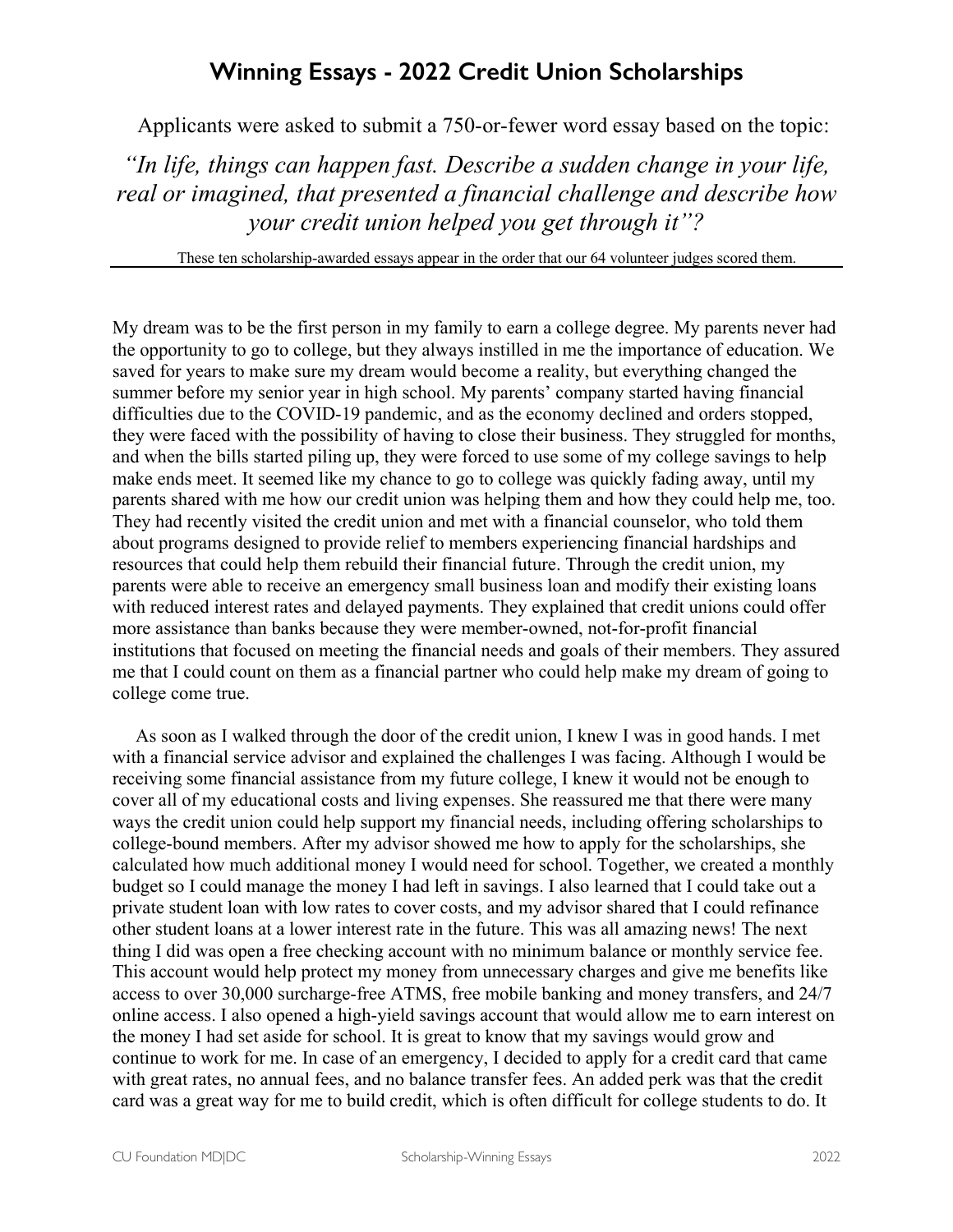was such a relief to know that my credit union valued me as a member, even when I was experiencing financial difficulty. They were always looking out for my financial well-being.

 It is hard to believe that I am now a sophomore in college and making my dream of earning a college degree a reality. Each day, as I walk to class and look around the beautiful campus that I now call home, I know that the help I received from my credit union played an instrumental part in getting me here. My credit union continues to be by my side with their superior customer service, guidance, resources, programs, and scholarships. Their unwavering support has given me the financial freedom to focus on my studies and not worry about my finances. Credit unions are committed to investing in their communities and serving their members, and I have experienced firsthand how their core values and guiding principles truly exemplify their "People Helping People" philosophy.

 I work two minimum wage jobs. One of my jobs constantly cuts my hours and doesn't put me on the schedule even when I tell them I need to work more hours. I hardly make enough to buy groceries and save a little for the future. My car recently broke down while I was driving to work, so I called a tow truck to take it to an auto repair shop. What came next was one of the most anxiety- inducing moments of my life.

 "Your engine is shot ma'am. It would cost more to get a new one than it looks like your car is worth." What was I going to do now? I was just about to graduate from college, I didn't even have enough in my savings to purchase another beater car, let alone a regular used car. That night, after taking an Uber back to my apartment, I called my mom.

 "What am I supposed to do? I still need to get to work and be able to travel to look at potential full-time jobs." I was completely panicking at this point, but she told me to calm down and collect myself.

 "You know you can get a car loan from our credit union right? And the interest rates for paying it back aren't bad, they're a lot better compared to other places." She told me, beginning to quell my worries.

 "Plus, you could use this opportunity to build up your credit. You could also apply for a credit card from them, you can use that to pay back each monthly loan payment, then immediately pay back the credit card. That way, you could get a nice car from a dealership that will last you a good while and build your credit up at the same time, so when you finally buy a house your credit looks outstanding to any realtor that's selling to you." I almost could not believe my ears. Could I really solve my car problem in less than a week and begin to build up credit for a future house at the same time?

 "No honey, I'm not messing with you. I could hear your jaw hit the floor. Do you think one of your friends could drive you to a nearby location of our credit union?" She said, basically reading my mind. I nodded before remembering that we weren't on facetime.

 "Absolutely, Lily could probably take me tomorrow after her chemistry lab." I responded, putting my mom on speakerphone so I could text my friend at the same time.

 "Perfect, let me know how it goes. I love you!" She exclaimed. I returned the sentiment and we hung up.

 The next day, I was at the credit union. The kind receptionist explained to me how taking out a car loan worked and helped me make my way through the paperwork.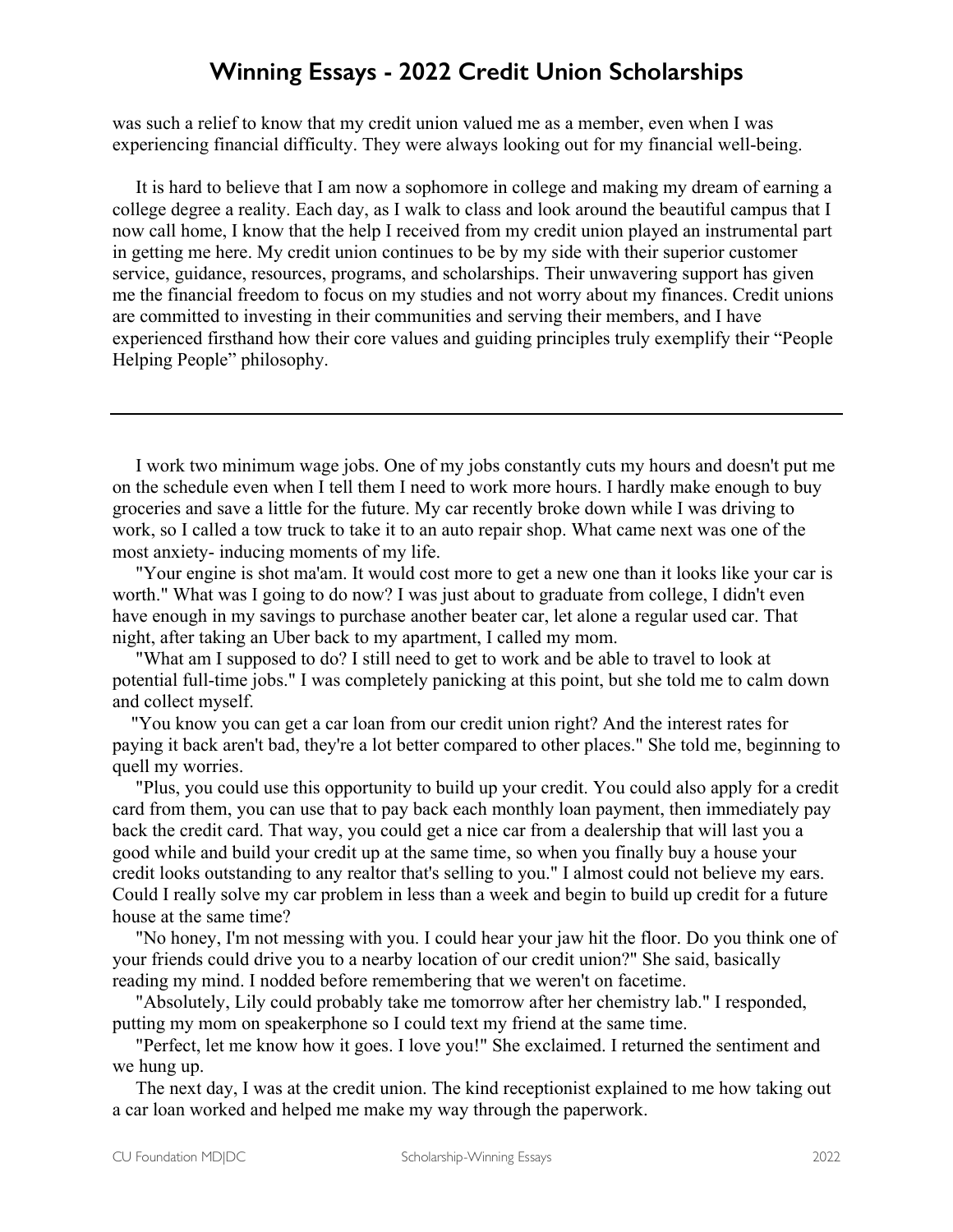"Alright dear, it should take about 3-5 business days for us to process the paperwork and let you know about that loan." She said, giving me a thousand- watt smile.

 "In that case, could I also fill out an application for a credit card while I'm here? I would like to start building up a good credit score for my future." I told her, almost proudly, as if I felt like a full-fledged adult who knew what she was doing. She nodded and smiled again.

 "Of course! Would you like my help with the paperwork again?" She asked, handing me the neatly stapled application.

 "I absolutely would, you can probably tell, but this is my first credit card so I want to do things right." I told her grabbing a pen and beginning to fill out a couple of things that I understood.

"Alright, so lets start here..."

 That was a little over six years ago. Now, I have fully paid off my car loan! I have started my own physical therapy clinic and I have a good client base, so my workers and I make a pretty decent living. The credit score that I have built up over the last few years is 740, which the realtor with the house I just put in an offer for told me is better than most people's that she's seen. I'm very proud of how far I've come the past few years, I got a new car, a great job, and soon, maybe a house! But I couldn't have done it without my friendly neighborhood credit union!

That was it, the last me I saw my dad. Wasn't it just yesterday that he was reading me stories as I lay on my Toy Story bedspread trying to go to sleep? Didn't we just finish that late-night dinner at the Double-T diner a er our trip downtown to the Bal more Blast game? It can't be more than a few days ago that I saw him with my mom on the couch, holding hands, laughing, kissing. It would make more sense if my memory flowed unobstructed through those blissful, childhood times onto the banks of the morning he le in his Chevy Impala, but text-messages on gigantic phones and Budweiser cans make excellent debris to block the current.

Suddenly it was, "Hey, big man," "You're the man now, son," "It's up to you, big guy," "You're gonna take care of everyone, right?" "Your mom is going to need you to step up." Apparently, all it took was witnessing one DUI too many, accidentally reading a text to a blonde woman who didn't look anything like my mom, and uncovering 20 year's-worth of abuse in my parents' relationship to find myself walking into my grandmother's credit union as the 16-yearold, "big man of the house" with my grandmother by my side telling me that we're going to "get all my finances set up."

Between thinking about the interviews I had at Pizza John's and the YMCA, to picturing my mom's cracked and tear-stained face when she heard about the blonde woman who looked nothing like her, I remember absentmindedly signing a few things inside one of the offices and hearing snippets of the conversa on between the representative and my grandmother:

"...Has a great interest rate..."

"...educational resources to help learn more about what to do with your money..."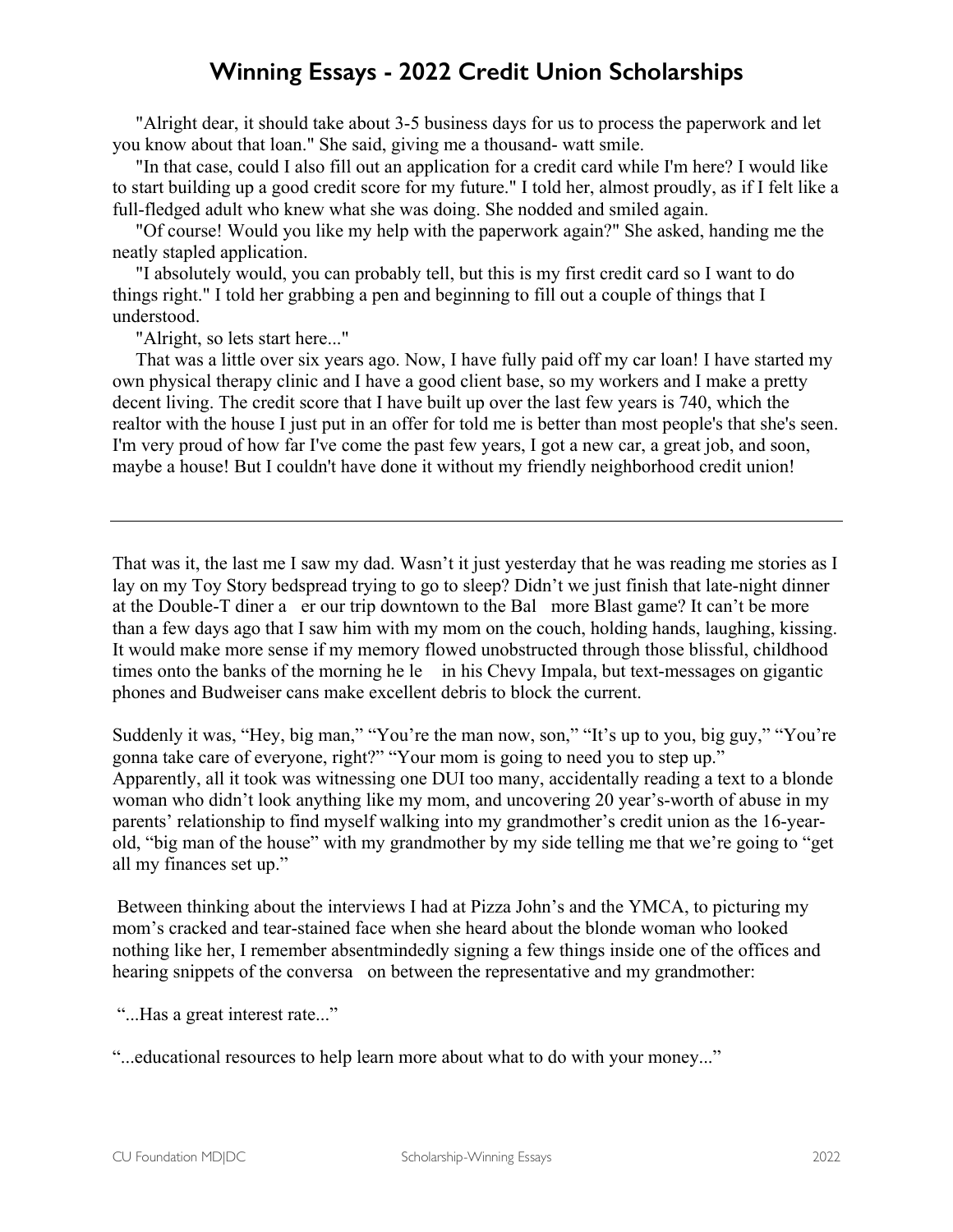"Isn't this nice?"

"...have your own checking account and bank card!.."

Something must have shifted in the conversation because suddenly it was quite silent in that small office, save for the chirping birds somewhere outside the window and the muffled phoneringing from just beyond the office door. I must have waited a few seconds too long to respond to the silence, because I looked up to find both my grandmother and the representative looking at me with a sort of concerned earnest. I looked first at my grandmother, and then to the guy sitting across from me at his computer. He was young, and no longer just the representative-from-thebank-that-will-help-you-set-up-your- new-bank-account my grandmother had talked about. I met his eyes and realized that he was maybe only 4 or 5 years older than me. He told me later that he had played sports, like me, and had a "rough go of it at home," but somehow, I already knew that. I am still not sure how exactly it happened, but the guy sitting across from me seemed to remove the wooden desk that stood between us. He somehow, miraculously, understood how I was feeling. My grandmother politely melted into the room's surroundings as I broke down to this guy who I had met not 30 minutes ago.

He was understanding and spoke to me like an adult, but also like a younger brother. I don't remember his name, but I will never forget the way he made me feel during that me he set me up my account at my credit union. Yes, I struggled with that hardship in becoming an adult in one day, but I knew I had the most personable people in my corner, helping me with something that I had hardly any experience with before then. Since that day, I have had countless encounters with employees at my credit union: in person when I had some serious questions about my accounts, on the phone when I was dealing with my first fraudulent charges to my credit card, and over email when I wanted to ask about a question I had about the mobile app. Every time, without fail, they have treated me with kindness and sincerity. It is clear that my credit union's purpose is to help their members, wherever they are in their lives, to the best of their abilities, every day.

Credit Unions – Partners for Life

I thought I was living my best life. I was a second-year chemical engineering student and everything was going just as I had planned. I had secured a position with a great company for my first co-op rotation, which meant that I would be working for a semester earning money along with gaining valuable work experience. This co-op would provide me with the money I needed to pay for my next semester of college. Then it happened, COVID-19. Suddenly my world changed in an instant. I watched in horror as my friends' offers of employment for the upcoming semester were withdrawn one by one. Unfortunately, mine was next. My offer evaporated with the words, "Due to COVID-19, we are rescinding our offer of employment for the next semester". This turned all of my plans upside-down, but unlike some of my friends, my world did not collapse. Many of my friends did not know how they were going to pay their tuition without their co-op money; however, I did. The difference was that I already had a plan in place which could be summarized in three simple words, "my credit union".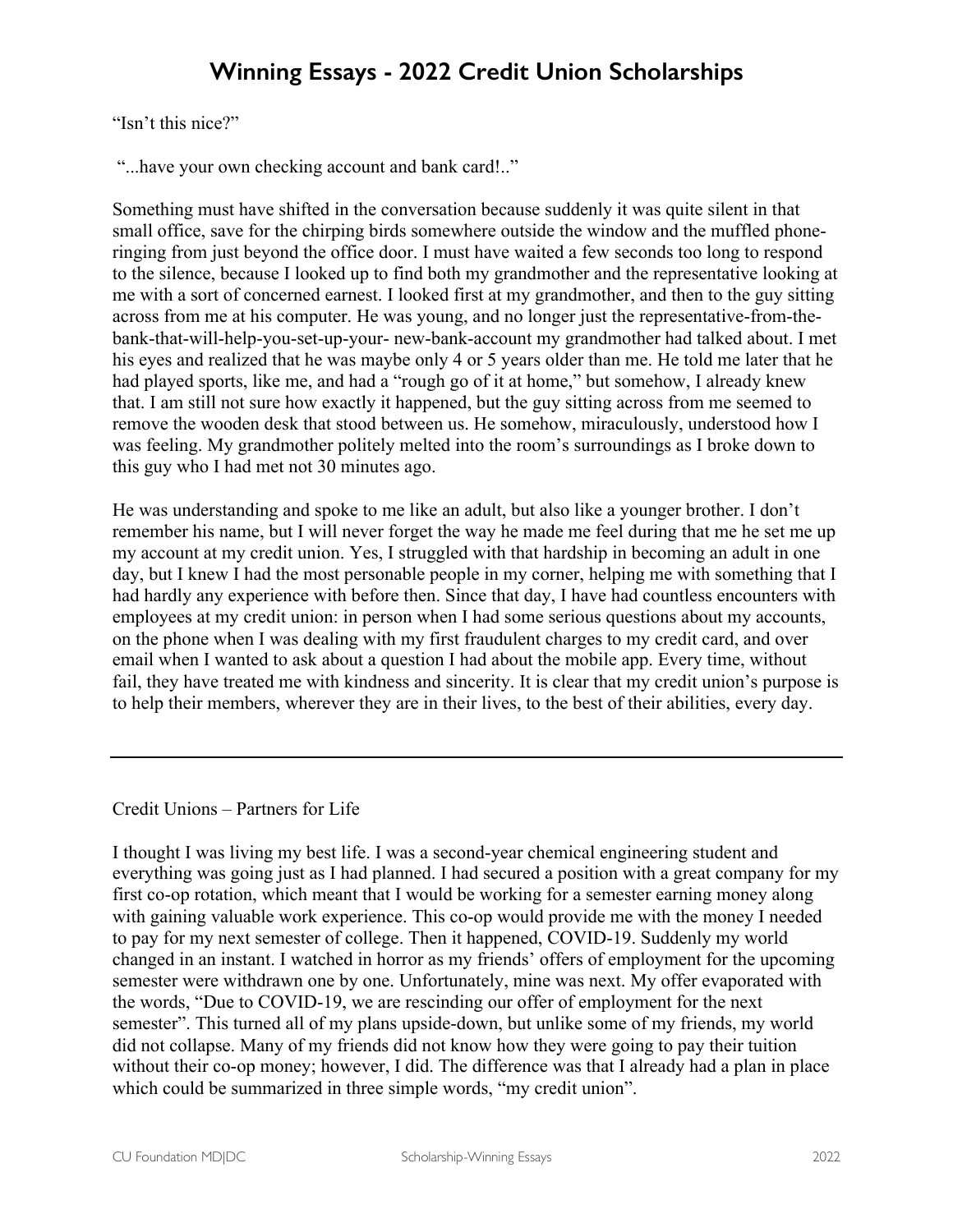I had known about credit unions for years because I had an account before I could even walk. I knew that they provided their members with important benefits that most banks do not offer, like accounts that require very small or no minimum balances, charge no monthly service fees, offer low-cost loans, provide credit cards that charge no annual fees and have low-interest rates, offer higher rates of returns on savings accounts, and provide surcharge-free ATMs.

Now, in this me of uncertainty, I felt secure because my credit union had helped me plan for a financial emergency in several ways. My credit union first helped me when I took the financial literacy courses that they offered. Through their online classes, I learned how to establish goals, set priorities on spending, how to invest, understood the value of saving early, and how liming purchases for "wants" adds up to a larger bank account. I had implemented many of these ideas like budgeting and investing; however, the most important lesson I learned was the concept to live within my means.

My credit union had begun helping me plan for a financial crisis years ago when my parents opened up my savings account. My account started with money that my parents had set aside for me and grew with the funds that I had been adding for years from birthday and Christmas gifts as well as money from summer and campus jobs. Little by little my account had grown so that by now, I had accumulated a small nest egg. Maybe it wasn't enough to sustain me through a longterm emergency, but it would be enough to get me through a bump in the road. And if it turned into a long-term situation, my credit union would help me plan for that too.

My credit union could also help me get past this crisis by providing a low-cost loan. Credit unions can do this because they are not-for-profit institutions, so they return profits to their members in various forms including lower interest loans and higher interest savings accounts. If the co-op companies could not adjust their plans and co-ops were canceled for extended periods, I knew that I could depend on my credit union to help me continue my education by borrowing the money I needed.

Fortunately for me and my friends, the companies adjusted our co-op schedules and we were able to work for them the following semester. However, knowing that my credit union is behind me whenever I need them, gives me peace of mind. I am confident that I can navigate life's ups and downs because my credit union is there to support me and will be there to get me through any financial emergency.

The COVID-19 pandemic was a hard time for all of us. Some of the biggest challenges that people faced were healthcare disparities such as limited access to facilities, medicine, insurance, services, and most importantly finances. Some people had to drain their bank accounts and deplete their three to six emergency funds. Financial issues plagued the world and that's exactly what happened to my family. I was only 16 years old and I used to think that nothing could bother my family but I had to learn the harsh truth one way or another. My dad is a Civil engineer and he lost his job during the middle of the pandemic because his company had to let some of the employees go. My dad fought to keep his job but it was no use. We were all devastated. No more buying for pleasure. We had to refigure our budget and eliminate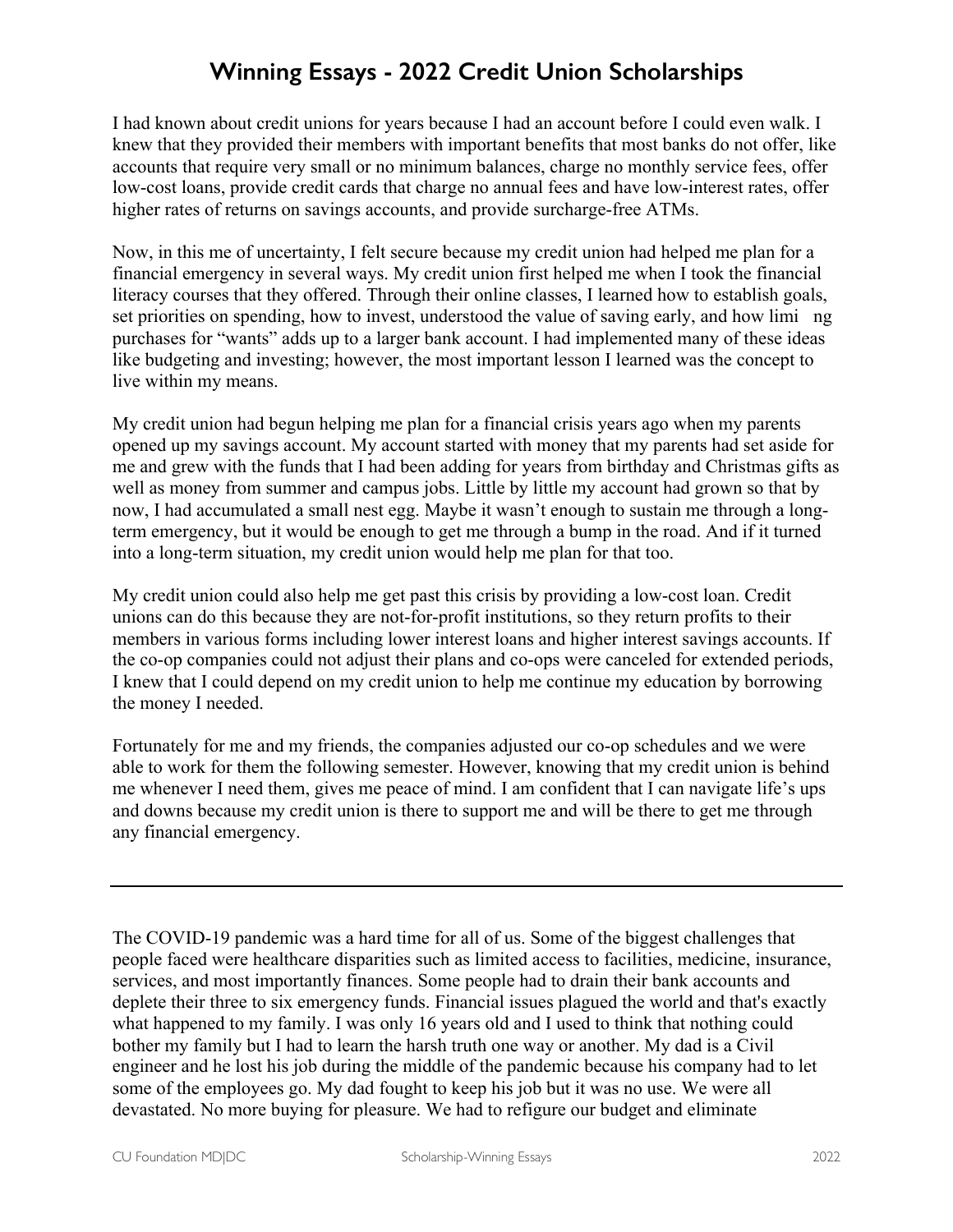unnecessary spending. We were constantly trying to live off my mom's income while my dad looked for another job. We had to get creative with our meals but we also had other bills to pay. The only thing that wasn't affected was gas because we didn't go anywhere but that only increased our electricity and grocery bill. I applied for a job to help with our new financial situation. Navigating a job and school made my schedule so cramped that there was no free time on my agenda. Many thoughts were rushing through my mind. Was this how our life would be like from now on? How were we going to address our concerns and needs? There were many advertisements in the mail coming from different financial institutions concerning loans. We tried to avoid it at all costs but there was nothing else we could do.

So, we chose to apply to our local credit union. With their low- interest rate, we were able to buy groceries, pay the mortgage, and buy other household bills. The bank allowed us to access a Personal Loan of \$10,000 with a payback time of 72 months. After about 11 months, my dad was able to find a new job with better pay and benefits.

We were able to resume putting money into our savings account and pay off the loan with the credit union within 24 months. As a family, we discussed how best to plan for any future financial crisis. COVID-19 taught me a lot about finances and banking. I also experienced my first steps into the world of work which helped me to be more financially responsible. Because my parents are now members of the credit union, I ended up getting an account there as well. I am so grateful for our credit union and how they helped us during our financial crisis.

The unpredictable ups and downs in life sometimes throw us into financial challenges. The pandemic was one of these occasions.

Before the pandemic, my parents had been running a small travel agency in the Washington– Baltimore metropolitan area that targets foreign visitors for 12 years. We had 12 full-time employees including my parents, a manager, a front desk receptionist, 4 bus drivers, and 4 tour guides; I helped my parents after school. Our business was not big but the profit was enough to keep the business open and to cover our family expenses. Life had been busy but peaceful until COVID-19. I remember when my parents told me at the kitchen table that they might have to close our business since they hadn't gotten any customers in the past 3 months and could no longer afford to keep our employees. Our family budget tightened leaving us in uncertainty.

It was over a phone call with a credit union financial counseling team member when my parents learned they were eligible for loan extensions, deferred payments, overdraft protection, fee-free transfers and penalty-free certificate withdrawals. They could also request a temporary suspension of their mortgage payment through a forbearance plan. There were also several COVID-19 relief programs available offered by the small business administration (SBA). During a next-day appointment, Lisa, a representative, obtained more information about our business including the year of establishment, number of employees, payroll arrangement, gross revenue, overall financial standing, owner's personal credit, and any existing collateral requirement, etc. Lisa also asked my parents about the current situation of the business and our near-term business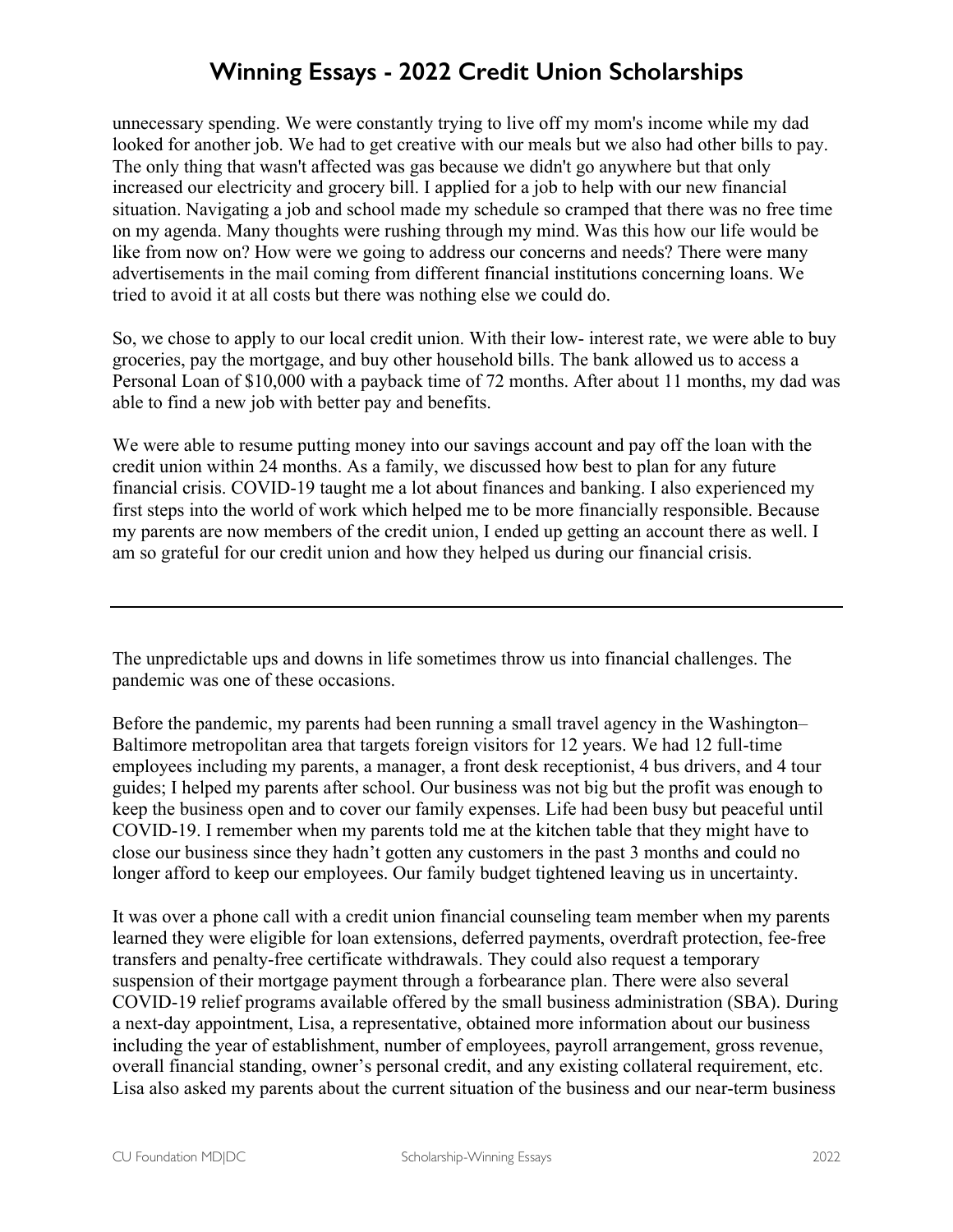plan. The suggestion she made was to apply for the paycheck protection plan (PPP) to help retain workers, maintain payroll, and cover other existing overhead costs.

That afternoon, my parents provided all the paperwork needed according to Lisa's instruction and filed the PPP application. We had heard many stories of people having to wait weeks for their application submitted through their lenders to be approved by SBA, but my parents' application was approved in only three days. Lisa immediately notified us and the fund was disbursed right away. In about a week, we got the money we needed to pay all the employees. It was a huge relief to our family's financial situation. We were very thankful to Lisa's impressive professional service.

The excellent service continued. With our short-term financial stress largely solved, my parents and I started thinking about the long-term. We decided to get some additional working capital to create new service programs, attract new customers, and use new marketing strategies. By using money management tools offered by our credit union, we determined the amount of loan we could reasonably take out. Jasson, another credit union representative, discussed the pros and cons of several different loan options with us. By comparing the terms and maturity of each loan, the associated fees for the whole process, and the rates the credit union can offer, Jasson helped us make the best choice. The loan was approved quickly. The injection of the new working capital enabled us to try new business models for revenue growth. By summer 2021, our business slowly recovered and we were able to make several prepayments. Meanwhile, following careful planning suggested by Lisa, my parents were also able to apply for the PPP loan forgiveness and successfully got 100% loan forgiveness. The credit union helped my family to survive the pandemic.

Our experience with credit unions has been gratifying. Credit union was the only financial institution that approved my parents' credit card application when they first came to America. Additionally, for many years, my parents relied on credit unions for personal finance needs as well as business services such as payment processing, payroll processing, and the simplified employee pension (SEP) plan. Today, they've been credit union members for 21 years. Besides higher interest rates for savings and lower service fees compared to large banks, my parents felt that they were treated as family rather than profitable customers. Since credit unions are member-owned, they work in the members' interest. Unlike large banks, credit unions' work reflects their philosophy: *not for profit, not for charity, but for service.*

Last year, I opened my first savings account and obtained my first credit card from my local credit union, just like my parents. I know I will be a long-term member of credit unions as I believe they care about my financial success and will help me get through any potential financial challenges in my future.

When I woke up in the morning, the birds were chirping, and the sun was shining. I felt refreshed. It was a beautiful day. Today I was to receive my first big paycheck. My parents did not feel comfortable with me working in public during the COVID pandemic. My mother had the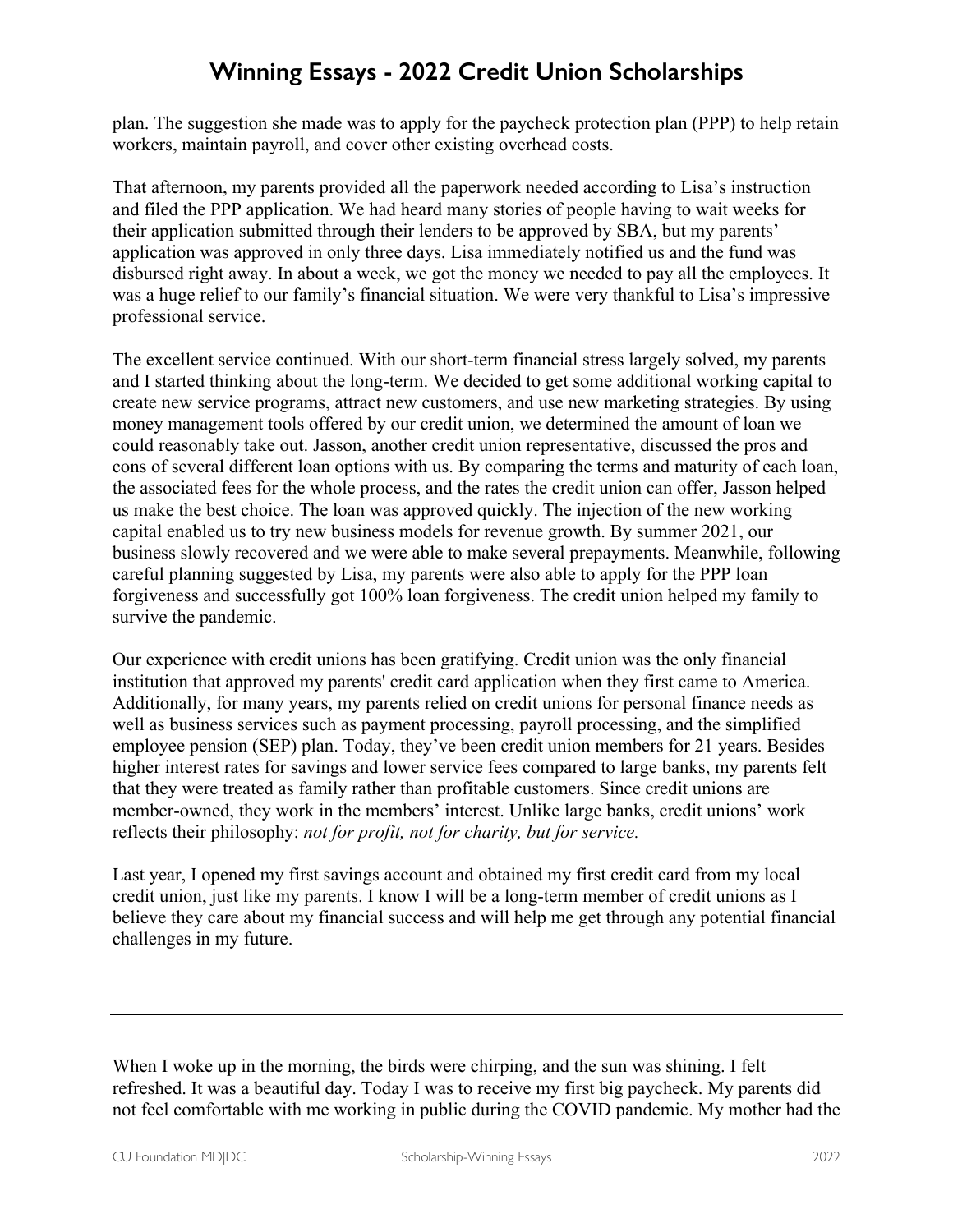brilliant idea to start an eBay business. We had so many toys, children's clothing, and miscellaneous items throughout the house to sell. I had asked my dad a few weeks earlier if I could sell a large bookcase that stood deserted in the basement. He surprisingly allowed me to sell the item and within a week I was shocked again to learn I had a buyer. No bidding or negotiation necessary, it was sold at top dollar. I waited a full day to see the money transferred to my credit union checking account.

Today is that day and I was ready to see my hard-earned balance. I could not help but smile as I logged into my online account. I already had \$135 total from the other eBay items sold but this new sale was going to double that amount. As my account was pulling up, I remembered a new Xbox game launching this weekend and I just needed to decide if I should get the standard or limited edition . . . wait a minute! What was I looking at? My account appears to show only \$5. It was early in the morning, but not that early. Yes, I could clearly see – \$5. Immediately I called my dad. He came right away after hearing my frantic voice. He knew what to do. He went to my transaction history, and we noticed a \$270 withdrawal from an unrecognizable organization. My dad picked up the phone and called our credit union. He explained everything to the representative.

Our credit union representative, Kevin, knew my dad on a first name basis. They loved talking about sports at the bank, even though they did not love the same team. You would think they were arch nemesis at the bank, but not today. Today they were on the same team. Kevin from the credit union told my dad not to worry because he would handle it and get back with him by tomorrow. I probably should have been concerned but Kevin knows how to make me, and my family feel financially secure. Just as expected, we got a call back within a few hours. Kevin confidently stated this appeared to be a fraudulent transaction from a fraudulent organization. Kevin explained he had already filed a claim on our behalf for this fraudulent ac vity and warned it may take 7-10 business days to resolve this issue and I should expect a refund during that me frame. Kevin was right.

Today, there are so many crooks from all walks of life – physically and virtually. I never thought this would happen to me. I can only say I am so blessed to have smart parents and a reliable credit union. I went to check my account and the new total was \$285! I'm definitely getting the limited edition.

After having finally been able to put in the practice hours and successfully passing my driver's test during junior year in the spring of 2021, I was excited to have my driver's license for the summer. My parents had recently handed me down the car they purchased in 2009, and with COVID starting to settle down to more manageable numbers, I was super excited to have the freedom to drive around - I was really looking forward to spending time with my friends without working around my family's schedules and asking for yet another ride. This was a great set- up for a fantastic summer, but it was instantly thrown for a spin in the early AM of May 23rd, when my car was totaled in the middle of the night by a delivery driver.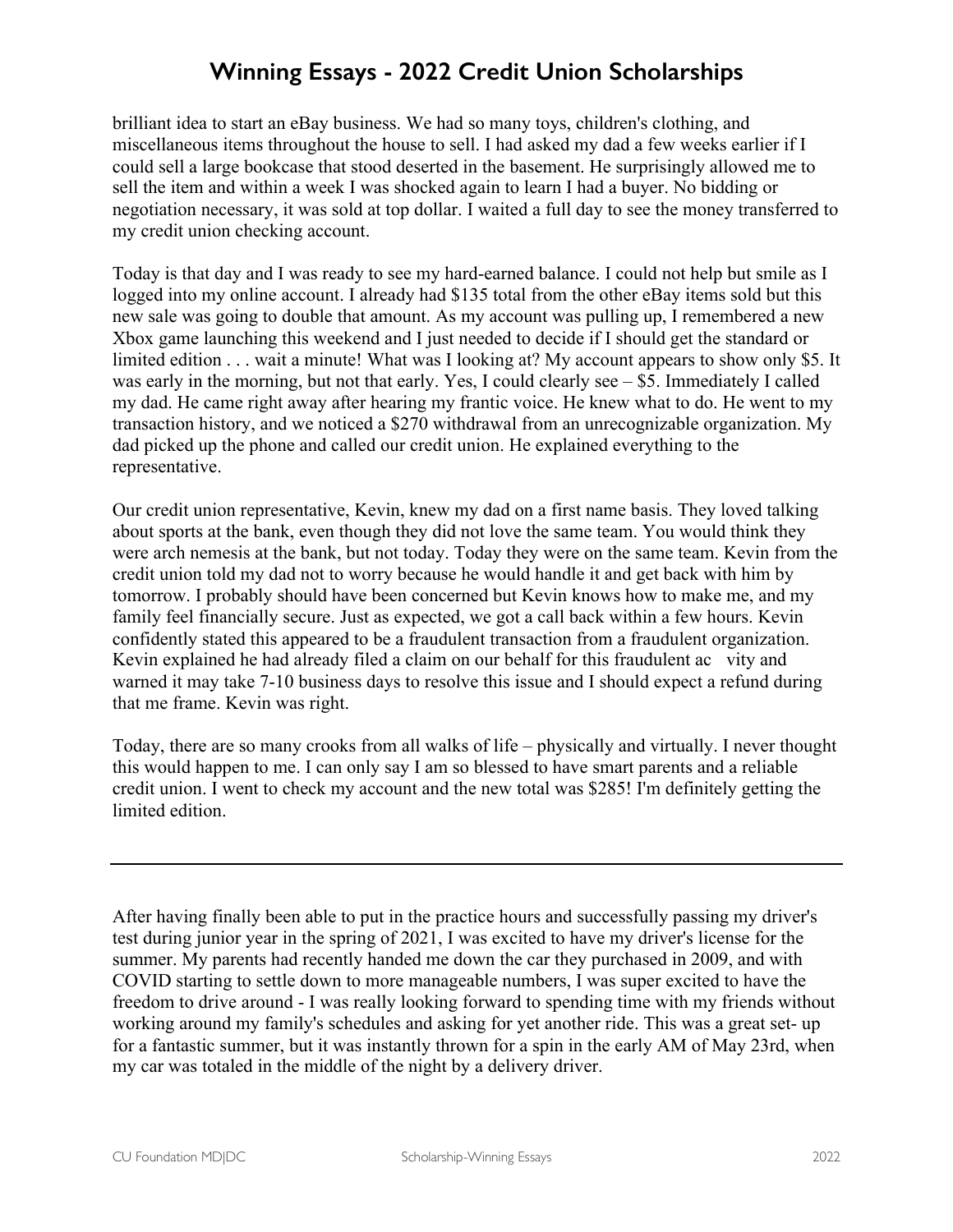Before dawn that morning, my father & I woke up to police knocking on the door to tell us that my car was hit by the newspaper delivery person. This was hardly the start to my morning that I wanted, especially when we could tell right away that with the amount of damage that existed, the car would not be repaired by insurance. As we discussed what to do next, what really made the situation worse was the prospect of actually looking for a new car. Due to supply chain problems and other factors, prices in the car market, both used and new, were up substantially - it was a really bad time to need a car. This is where the credit union really helped. My dad had just recently financed a new car to replace our old one, and was very familiar with the different ways to get loans. Conveniently, he and I are both credit union members. After visiting many car lots with a lot less cars available compared to normal, we decided we needed to look farther away from home. Once we found a car in Richmond, VA, we were able to secure an Auto Draft loan (or as my dad explained, a blank check loan) to buy the new car I have now. He had to take both a train and Uber well over 150 miles to get the car, but this was not a problem with the preapproved blank check. Thanks to the credit union, buying a car so far away was no problem at all; without the loan we would have never considered an option that had to take us so far away. Not only did the Auto Draft loan make it easy to shop farther away, it also saved us money. The loan had a fixed low rate; lower than any rate at the car dealer or commercial bank, and also had the flexibility to finance it over a longer time, which made these new payments in our family more fitting for our budget. The accident happened in literally an instant, and because of it my situation changed fast. Because of the loan from the credit union, our family was able to get through it much more easily and quickly than without them, and as a result my summer plans with friends were back on track!

For as long as I could remember, money has always been a lasng problem in my family. I am thankful to have always had a roof over my head, clothes on my body, and food on my table, but there have still been many struggles my family had to overcome. At an early age, I became more aware of the financial problems my family was facing which led to a great amount of stress as a young kid. My parents have worked immensely to beer themselves and their situation for my brother and I to have a better life.

The months leading up to my 16th birthday, I was more than excited to finally be able to be employed and make my own money in order to alleviate some financial responsibility from my parents. The summer going into my junior year of high school and throughout that school year, I worked two jobs. The hours began to place a strain on me and my energy levels which ultimately led to an unexpected terrible situation. I worked as a cashier at a restaurant most days afterschool throughout the week until 10PM and the weekends ultimately placed a greater strain on my body. I would work at my first job un 14PM and then as a hostess at another restaurant where most of me I would not get off until midnight. I became a person with very low energy, overworked, and would struggle being able to get enough sleep due to my packed schedule as a high school student working two jobs with long hours. Ultimately, due to my lack of sleep and lack of awareness, one summer morning on my way to work I fell asleep behind the wheel which led me running off the side of the road into another car, totaling both mine and the other car. This day will always have a huge impact on me as it was by far the scariest and most traumatic event that has happened to me. Thankfully, no one was hurt, and the only damage that was done was to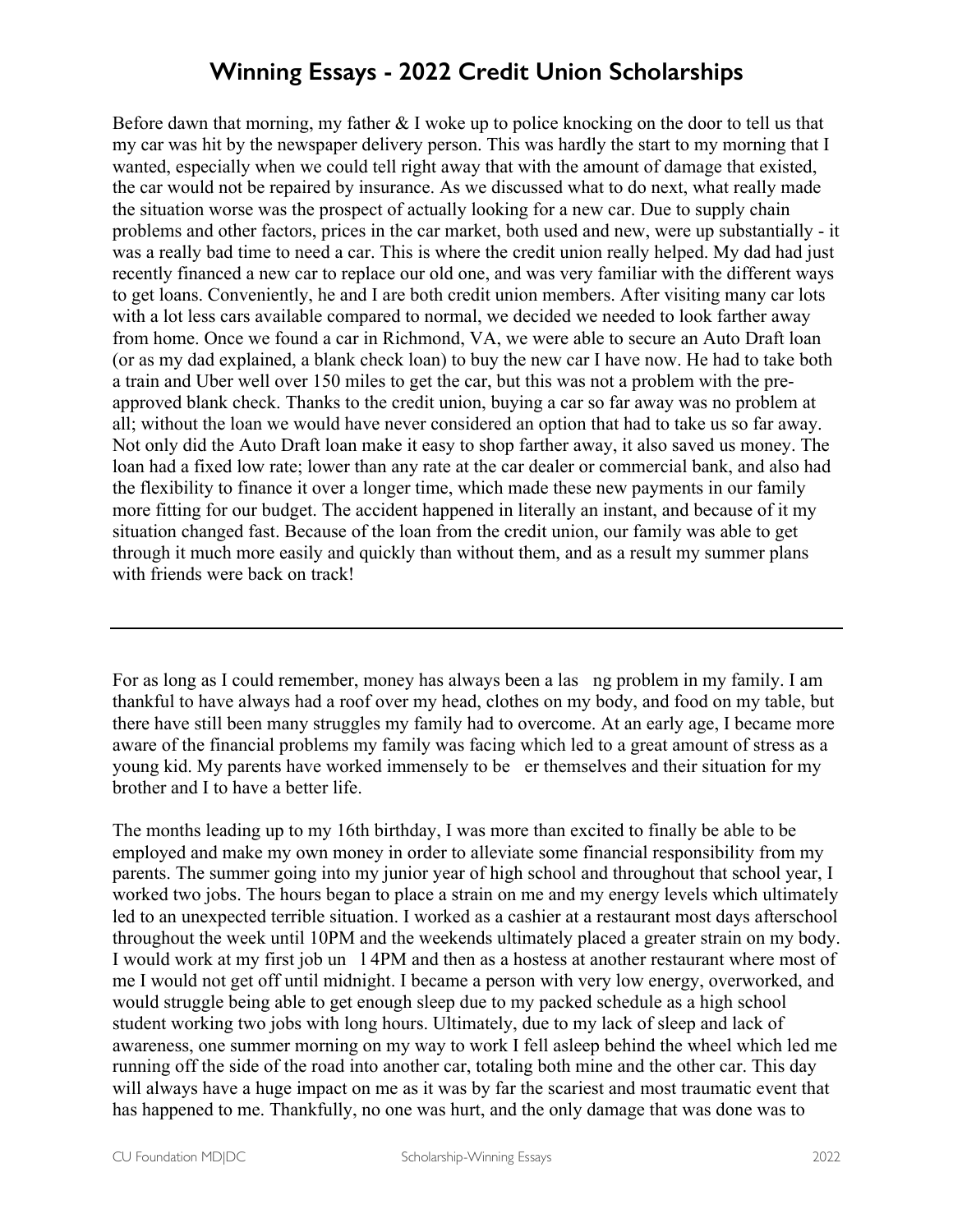both cars, but that did not help me stop thinking about the detrimental strain I have just placed on my family. My father is the most hard-working man I know, and the fact I caused a strain of new expenses was a really hard thing to deal with. I continued to work more and more to help my father out in any way I could, but the most helpful contribution from this whole mess was from my credit union.

For so long I was unaware of the true benefits of a credit union vs a regular checking account from a commercial bank. My credit union, during this terrible me, went above and beyond to help me reach financial success through their advice and service. During this me, my credit union was able to offer me assistance with borrowed money at lower fees than my regular bank account's offer. This was extremely helpful as it allowed for me to aid my father with the expenses following the aftermath of the accident. Additionally, my credit union drastically improved my ability to save money. Due to all the expenses and no longer having a car, it became crucial to save as much money as possible to not only help with the expenses of the crash but also to purchase another used car. With the lower interest rates for savings account, I was able to save my money and buy a used car a lot faster than had I used a regular savings account. My credit union has never once failed me or ever made me doubt my membership. I have always been grateful for the numerous benefits I have received from my credit union. Since being a member of my credit union, I will value my membership endlessly.

Over the past two years, everything seems to be constantly changing at a speed that none of mankind can fathom. Whether it is making hours seem like days or watching three months fly by in the blink of an eye, the pandemic has caused mankind to stop and take into account the wellbeing of each other. This situation has caused life to flip on its head, so much so that 2022 still seems like 2019. Many challenges have presented themselves in this new way of living, from quarantining to masking, everything has changed. As well as putting a mental burden on the general population, Covid-19 has also presented a lot of financial challenges. Credit Unions are an essential element in making these challenges more of a hill to climb over than an immoveable mountain.

Starting before and continuing during the pandemic, I have been preparing to study abroad. As part of the degree requirements for a Spanish major, I am required to travel abroad to attend a university in a Spanish speaking country for an entire semester. After the program had been cancelled once, I am excited to finally be able to travel to Alicante, Spain this upcoming semester. While this presents a lot of challenges, one of my main concerns is financial – how do I manage my money while abroad?

One asset that I secured through my credit union is getting a credit card that I can use abroad. I could not easily spend money from my account in the United States while overseas. The VISA credit card offered through the credit union is accepted in many places worldwide and does not have any foreign transaction fees, which is a cost savings compared to a normal bank credit card. Having a credit card that can be used abroad frees me from having to carry a bunch of cash around and allows me to easily purchase the items that I need while in a different country. It is